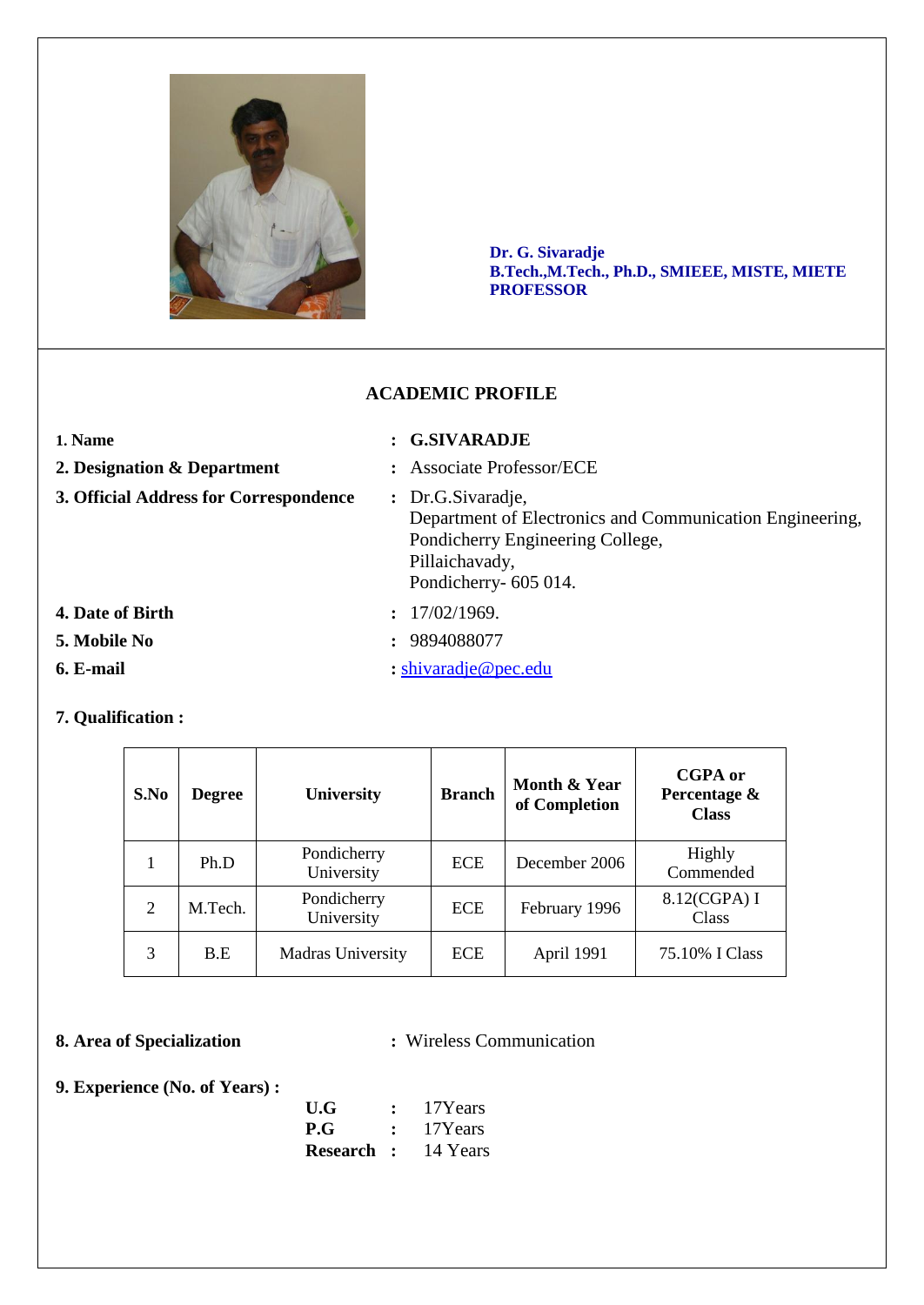# **10. Research Guidance**

| $(a)$ PhD                                 | 8  |
|-------------------------------------------|----|
| (b) Master's Thesis                       | 47 |
| (b) Bachelor's Thesis:                    | 36 |
| 11. Publications                          |    |
| Number of papers in                       |    |
| (a) Referred Journals                     | 29 |
| (b) Referred Conference                   |    |
| <b>Proceedings</b>                        | 55 |
| 12. Projects Carried Out                  | 4  |
| 14. Schools/workshops/Seminars attended:  | 8  |
| 15. Schools/workshops/Seminars organized: | 2  |

## **16. Specific contributions**

- Technical Education Quality Improvement Programme of Government of India (TEQIP)– Academic member, Nominated by Government of Puducherry.
- $\cdot \cdot$  Technical expert committee member for Police department and Information department Government of Puducherry

### **17. Research areas**

- **Mobile Computing**
- **Convergence Networks**

### **18. Membership in professional bodies**

- **Senior member in IEEE**
- **Life member in Indian Society for Technical Education, New Delhi.**
- **Life member in Computer Society of India**
- **Life member in IETE**

### **19. Other Activities**

- Affiliation Inspection Committee Member**,** Anna University of Technology, Coimbatore
- Affiliation Inspection Committee Member**,** Anna University of Technology, Chennai
- National Advisory Committee Member for several International Conference Committees
- > Staff Selection Committee member for various Engineering Colleges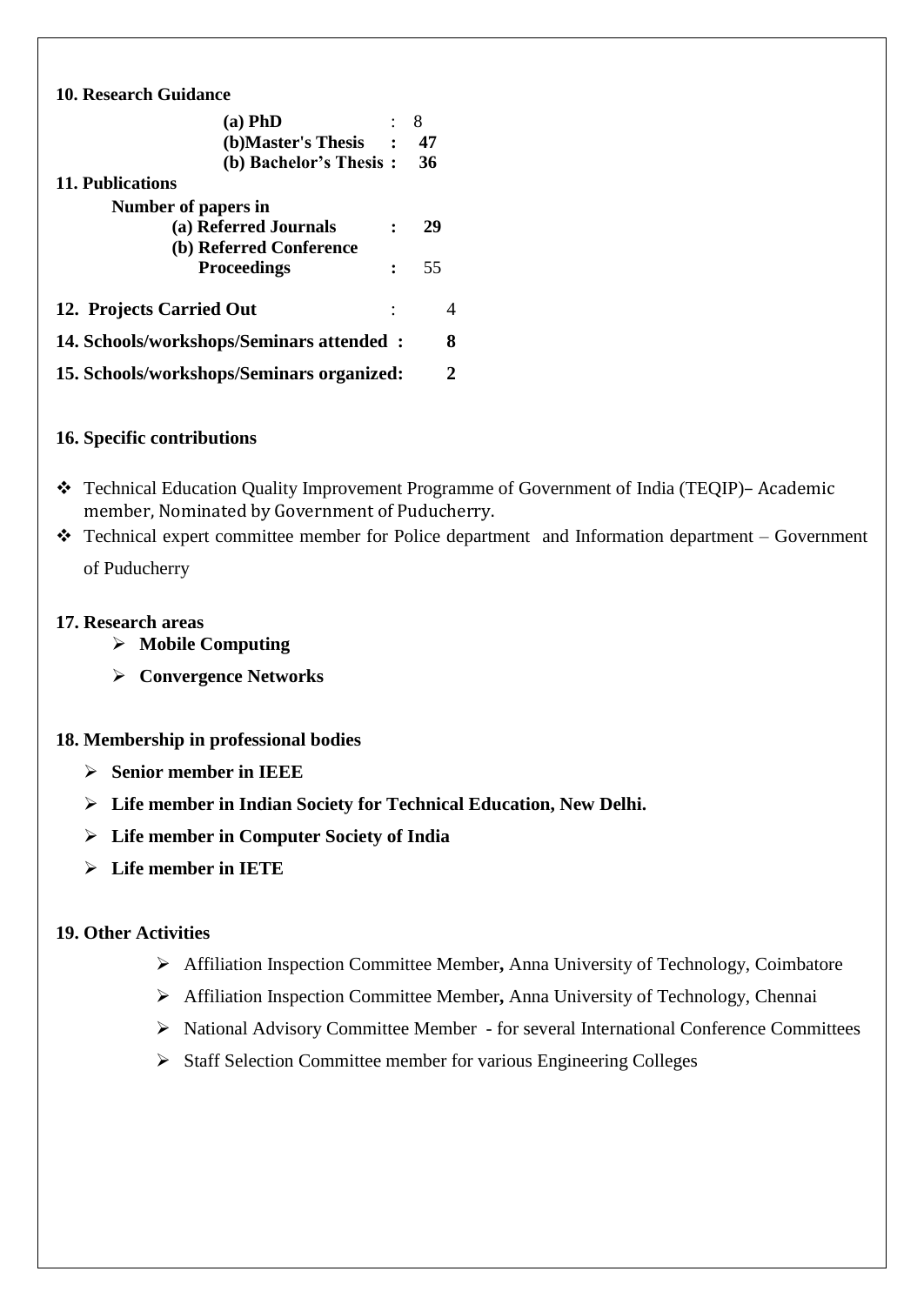#### **20. List of Publications**

#### **INTERNATIONAL JOURNALS**

- 1. G. Sivaradje and P. Dananjayan, "A novel dynamic guard channel scheme for channel allocation in cellular mobile networks" International Journal of Computers and Applications, IASTED, Canada Vol.25, No.4, 2003.
- 2. G. Sivaradje and P. Dananjayan, "A Flexible Channel Allocation with resource prediction for mobile multimedia networks" WSEAS Transactions on Computers, Issue 5, Vol. 3, pp. 1418-1424, November 2004.
- 3. G. Sivaradje and P. Dananjayan, "A Prioritized Dynamic Channel Assignment Scheme Based on Mobility in Microcellular Networks" Information Technology Journal 3(3): 303-310, 2004.
- 4. G. Sivaradje and P. Dananjayan, "Mobility Prediction Based Bandwidth Allocation Supporting Multilevel Degradable QoS", Journal of System Management, Vol. 3, No.4, pp 35-44, Nov 2005.
- 5. G. Sivaradje and P. Dananjayan, "Prioritized Bandwidth Allocation for VBR Traffic in Mobile Multimedia Networks", Elsevier International Journal of Electronics and Communication Engineering, Vol2, No.4, pp 36- 44, 2006.
- 6. G. Sivaradje and P. Dananjayan, "A Prediction Based Flexible Channel Assignment in Wireless Networks Using Road Topology Information", International Journal of Information Technology and Web Engineering, Vol1, no.4, pp 37-48, Oct-Dec 2006.
- 7. I.Saravanan, G. Sivaradje and P. Dananjayan, "Radio resource management in convergence Technologies" Encyclopedia of Mobile Computing and commerce, Idea Group, Inc., pp. 810-815, 2007.
- 8. I.Saravanan, G. Sivaradje and P. Dananjayan, "Convergence Technology for Enabling Technologies" Encyclopedia of Mobile Computing and commerce, Idea Group, Inc., pp. 149-153, 2007.
- 9. G. Sivaradje and P. Dananjayan, "A spectrally overlaid flexible bandwidth utilization scheme for cellular CDMA systems" Int. Journal of Ad Hoc and Ubiquitous Computing, Vol 2, pp 109-118, 2007. **Impact factor: 0.8500**
- 10. K.Ayyappan, G.Sivaradje, I.Saravanan and P.Dananjayan, "Resource management strategy to support real time video across UMTS and WLAN networks", Journal of Ubiquitous Computing and Communication Vol.2 No. 4, 2007.
- 11. V.Vanitha, G.Sivaradje and P.Dananjayan, "HIP Based Mobility Management for Integrated Networks" in International Journal of Computer Applications in Engineering, Technology and Sciences, Vol.1, Issue 2, April'09-Sept'09, pp 566- 570.
- 12. R.Surendar, G.Sivaradje and P.Dananjayan, "Performance Comparison of UMTS/WLAN Integrated Architectures with Dynamic Home Agent Assignments" International Journal of Communication Networks and Information Security, Vol 1, No.3, December 2009, pp 73-80.
- **13.** R.Pushpavalli, G.Sivaradje, E.Srinivasan and S.Himavathi. "Neural based Post Processing Filtering Technique for Image Quality Enhancement". International Journal of Computer Applications Vol 38, No.3,pp 38-46, January 2012, New York, USA, **Impact factor: 0.8500**
- 14. R.Pushpavalli and G.Sivaradje, "Switching Median Filter for Image Enhancement", International Journal of Scientific & Engineering Research, Electronics Vol 3, Issue 2, pp 1-5, Febrauary- 2012. . **Impact factor: 0.415**
- **15.** R.Pushpavalli and G.Sivaradje, " Asymmetric Trimmed Median Filter for Images Highly Corrupted with Random Valued Impulse Noise", International Journal of Computer Applications, Vo. 44, No. 7, pp 19-23, April 2012. **Impact factor: 0.8500**
- **16.** R.Pushpavalli and G.Sivaradje, "Non Linear Filtering Technique for Preserving Edges and Fine Details of Digital Images", International Journal of Electronics and Communication Engineering and Technology, Vol 3, Issue 1, January – June 2012, pp 29-40. **Impact factor: 3.5930**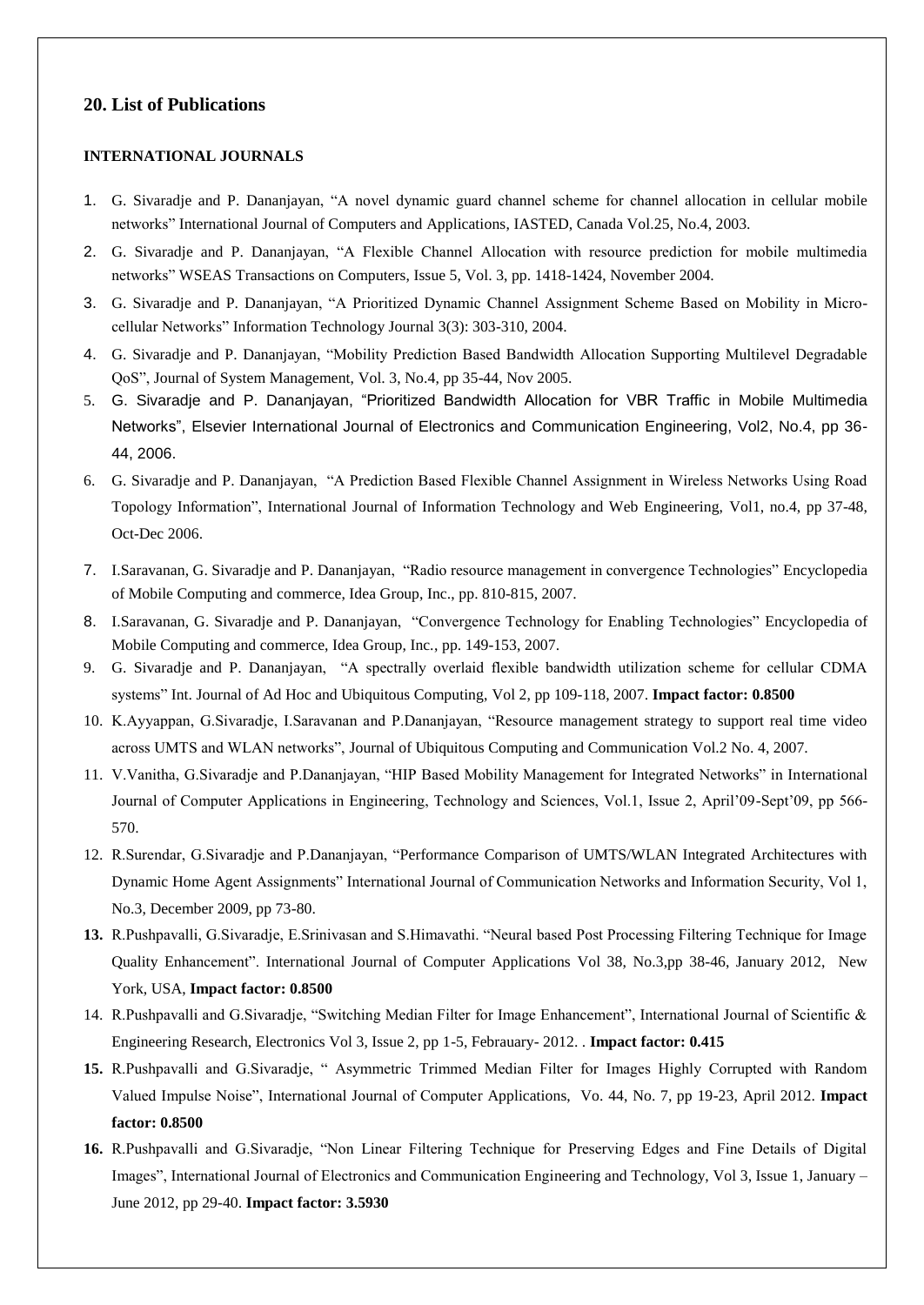- **17.** R.Pushpavalli and G.Sivaradje, "A New Tristate Switching Median Filtering Technique for Image Enhancement", International Journal of Advanced Research in Engineering and Technology, Vol 3, Issue 1, January – June 2012, pp 55- 65. **Impact factor: 2.7078**
- **18.** G. Vijayalakshmy and G. Sivaradje "Mobility Management for I-WLAN/GAN Integrated Networks" International Journal of Applied Information Systems, Vol. 3, no.4., pp-13-19, July 2012. **Impact factor: 0.8**
- **19.** G.Vijayalakshmy and G.Sivaradje "Convergence architectures for Worldwide Interoperability for Microwave Access-Universal Mobile Telecommunications System- Wireless LAN Interworking using IMS subsystem signaling analysis to achieve QoS", Journal of Sensor Letters, Vol 10, 1-25, 2012**. Impact factor: 1.587**
- **20.** G. Vijayalakshmy, G. Sivaradje **,** "Convergence architectures to achieve QoS for WiMAX and WiFi with high mobility support" International Journal of Wireless and Mobile Computing, Vol6, No.2, pp 182-192, 2013. **Impact factor: 0.85**
- 21. R.Pushpavalli and G.Sivaradje, "Feed Forward Back Propagation Algorithm for Eliminating Gaussian Noise and Impulse Noise", International Journal of Engineering Research and Technology, Vol2, Issue 4, pp 438-448, 2013. **Impact Factor : 0.2130**
- 22. R.Pushpavalli and G.Sivaradje, "Feed Forward Back Propagation Algorithm for Eliminating Uniform Noise and Impulse Noise", European Journal of Natural and Applied Sciences, Vol1, Issue 1, pp 10-26, March 2013. **Impact Factor 1.285**
- 23. R.Pushpavalli and G.Sivaradje, " A Hybrid Filtering Technique for Eliminating Uniform Noise and Impulse Noise on Digital Images", Signal and Image Processing: An International Journal (SIPIJ), Vol4, No.2, pp 76-88, April 2013.
- 24. R.Pushpavalli and G.Sivaradje, " A Fuzzy Switching Filter for Enhancing Digital Images Corrupted by Impulse Noise", International Journal of Scientific and Research Publications, Vol3, Issue 4, pp 1-6, April 2013.

#### **NATIONAL JOURNALS**

- 1. G. Sivaradje and P. Dananjayan, "The Characteristics of Electronic Payment Systems", in IETE Technical Review Special Issue "E-Commerce", Vol. 17, No. 4, pp. 197-202, July – August 2000.
- 2. G. Sivaradje and P. Dananjayan "A Dynamic Channel Assignment Algorithm for High Capacity Microwave Mobile Communication Systems", IETE Technical Review – special issue "Microwave Communication Systems", Vol. 18, Nos. 2 & 3, pp. 207 – 210, March - June 2001.
- 3. G. Sivaradje and P. Dananjayan "Address Routing and Delivery Time Analysis of Satellite Networks for PCS", IETE Special issue of Microwave Communication Systems, Vol. 18, Nos. 2 & 3, pp. 211 – 218, March - June 2001.
- 4. G. Sivaradje and P. Dananjayan, "Interactive Computer Mediated Communications for Distance Educations and its limitations", IETE Technical Review – Special issue in "IT Enabled Services", Vol. 18, No. 4, pp. 277 – 282, July – August 2001.
- 5. G. Sivaradje, D. Saraswady and P. Dananjayan, "LEGICON Based Segmentation of Magnetic Resonance Images of the Brain", IETE Journal of Research – Special issue of visual media processing, 2002.
- 6. G. Sivaradje and P. Dananjayan "Extraction of Evoked Potential and Its Applications in Biomedical Engineering", IETE Technical Review in the Special Issue of Bio-Medical Engineering, 2003.
- 7. G. Nagarajan and P. Dananjayan, " Traffic Enforcement Mechanism in ATM using Neural Network", IETE Technical Review, Vol 21, No. 4, July- August 2004, pp 241-246.
- 8. G. Sivaradje and P. Dananjayan "Mobility prediction-based Bandwidth Allocation Supporting multilevel Degradable Quality of Service", The ICFAI Journal of Systems management, November 2005, Vol. III No.4, pp 35-44, November 2005.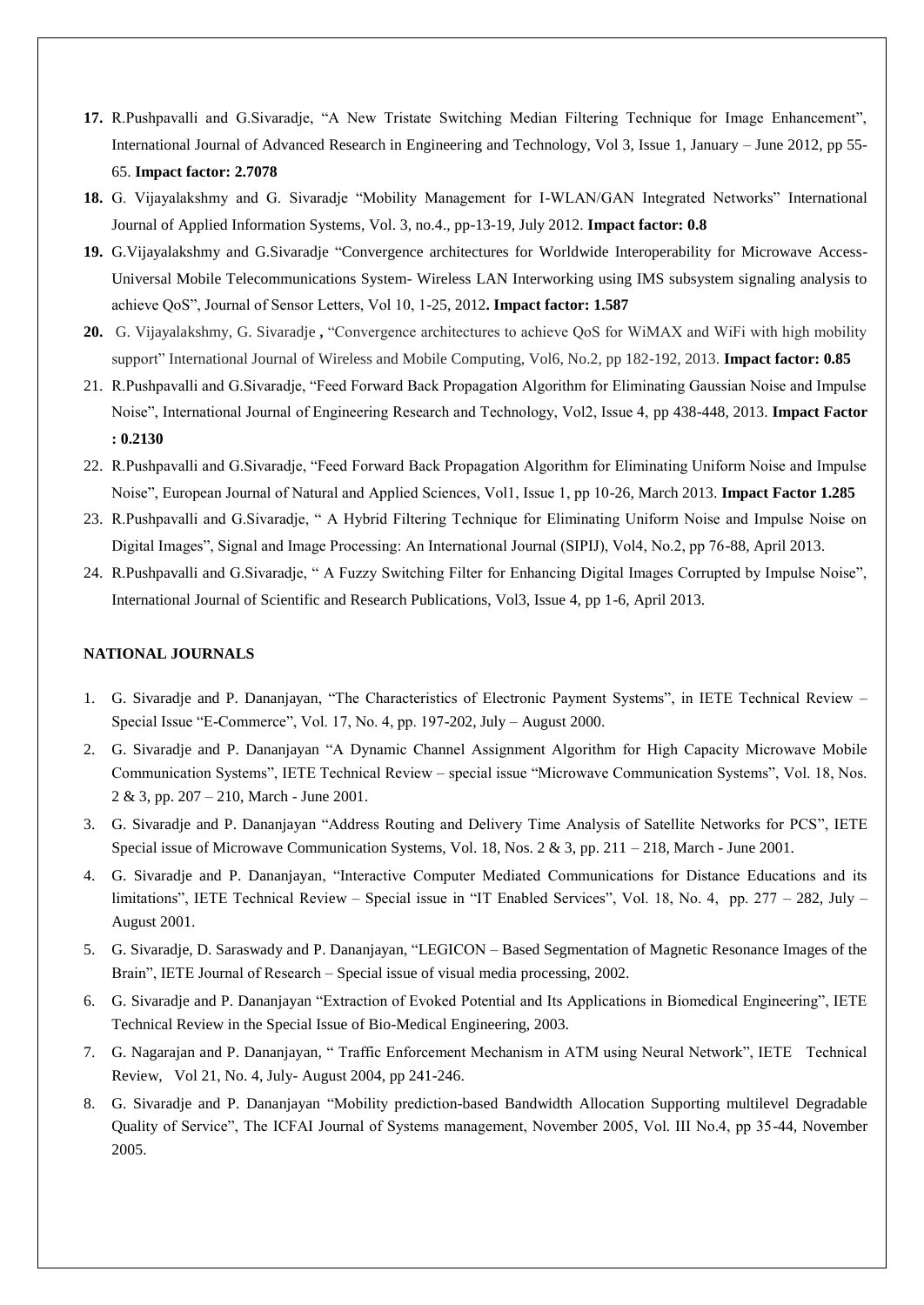#### **INTERNATIONAL CONFERENCES**

- 1. G. Sivaradje and P. Dananjayan "A Novel Dynamic Guard Channel Scheme for Channel Allocation in Cellular Mobile Networks", Proc. IWTS 2000, 4<sup>th</sup> International Wireless and Telecommunications Symposium, Malaysia, pp. 155 – 159, May 2000.
- 2. G. Sivaradje and P. Dananjayan "Wireless ATM Switching Using Single Frequency Multi user Spread Spectrum Technique", Proc. ICT 2000, International Conference on Telecommunications, Mexico, May 2000.
- 3. G. Sivaradje and P. Dananjayan "Prevention of Signal Cancellation for Coherent Signal and Interference in Adoptive Beam forming", Proc. ICT 2000, International Conference on Telecommunications, Mexico, May 2000.
- 4. G. Sivaradje and P. Dananjayan "Adaptive Resource Allocation for Prioritized call admission in wireless networks", Proc. ICMSP 2000, International Conference on Multimedia, Signal processing, pp.45 – 48, IIT Madras, Chennai, India, August 2000.
- 5. G. Sivaradje and P. Dananjayan, "Analysis of Adaptive Guard Channel Scheme for Mobile Communication", Proc. CCSP, International Conference on Communications and Signal Processing, Florida, September 2000.
- 6. G. Sivaradje and P. Dananjayan "ATM Based Routing for Non Geostationary satellites", Proc. Asia Pacific international Conference on Communications, Vellore, December 2000.
- 7. G. Sivaradje and P. Dananjayan "DS / CDMA using Combined binary PPM / Differential M ary Orthogonal modulation for Non-assisted pilot detection", Proc. Asia Pacific international Conference on Communications, Vellore, December 2000.
- 8. G. Sivaradje and P. Dananjayan, "Globally Distributed Students Learning using Cyber Communication", Proc. Asia Pacific international Conference on Communications, Vellore, December 2000.
- 9. G. Sivaradje and P. Dananjayan "Interactive Computation of Coverage Regions for Wireless Communications in Multifloored Indoor Environments", Proc. ICCCD, International Conference on Computers, Communications and Devices, Kharagpur, India pp. 743 – 746, 2000.
- 10. G. Sivaradje and P. Dananjayan, "LEGICON Based Segmentation of Magnetic Resonance Image of the Brain", Proc. ICBME, International Conference on Bio – Medical Engineering, pp. 171 – 174, January 24 – 26, 2001.
- 11. G. Sivaradje and P. Dananjayan "Media Access Control Protocol for Future Multimedia Wireless Networks," Proc. of ICICS 2001, Singapore, October 2001.
- 12. G. Sivaradje and P. Dananjayan "Dynamic Resource Allocation for Next Generation Wireless Multimedia Services" Proc. ICCS2002 International Conference on Communication Systems, Singapore, pp 752- 754, November 2002.
- 13. G. Sivaradje and P. Dananjayan "Efficient Resource Allocation Scheme for Real-Time MPEG Video Traffic Over ATM Networks" Proc. ICCS2002 International Conference on Communication Systems, Singapore, pp 747- 751, November 2002.
- 14. G. Sivaradje and P. Dananjayan "Design and analysis of feedback consolidation for ABR point to multipoint connection in ATM networks", Proc. of ICCC International Conference on computer communication, Mumbai, India, pp1061 - 1070, August 2002.
- 15. G. Sivaradje and P. Dananjayan "An enhanced signaling and routing protocol for ATM extended multistage bayous networks", Proc. of ICCC International Conference on computer communication, Mumbai, India, pp265 –278, August 2002.
- 16. G. Sivaradje and P. Dananjayan, "Optimal Resource Utilization for Real-Time MPEG Over ATM Network", Proc. IEEE TENCON 2003, Bangalore, Oct  $16<sup>th</sup> - 18<sup>th</sup>$  2003.
- 17. G. Sivaradje and P. Dananjayan "A Prioritized Channel Assignment Strategy for Resource Utilization in Call Admission Control" Proc. International Conference on Wireless Networks, India, pp c45-c53, July 2003.
- 18. G. Sivaradje and P. Dananjayan "Optimal Coding and Resource Utilization for Real-Time MPEG Over ATM Network" Proc. IEEE TENCON 2003, India, pp. 907-912, August 2003.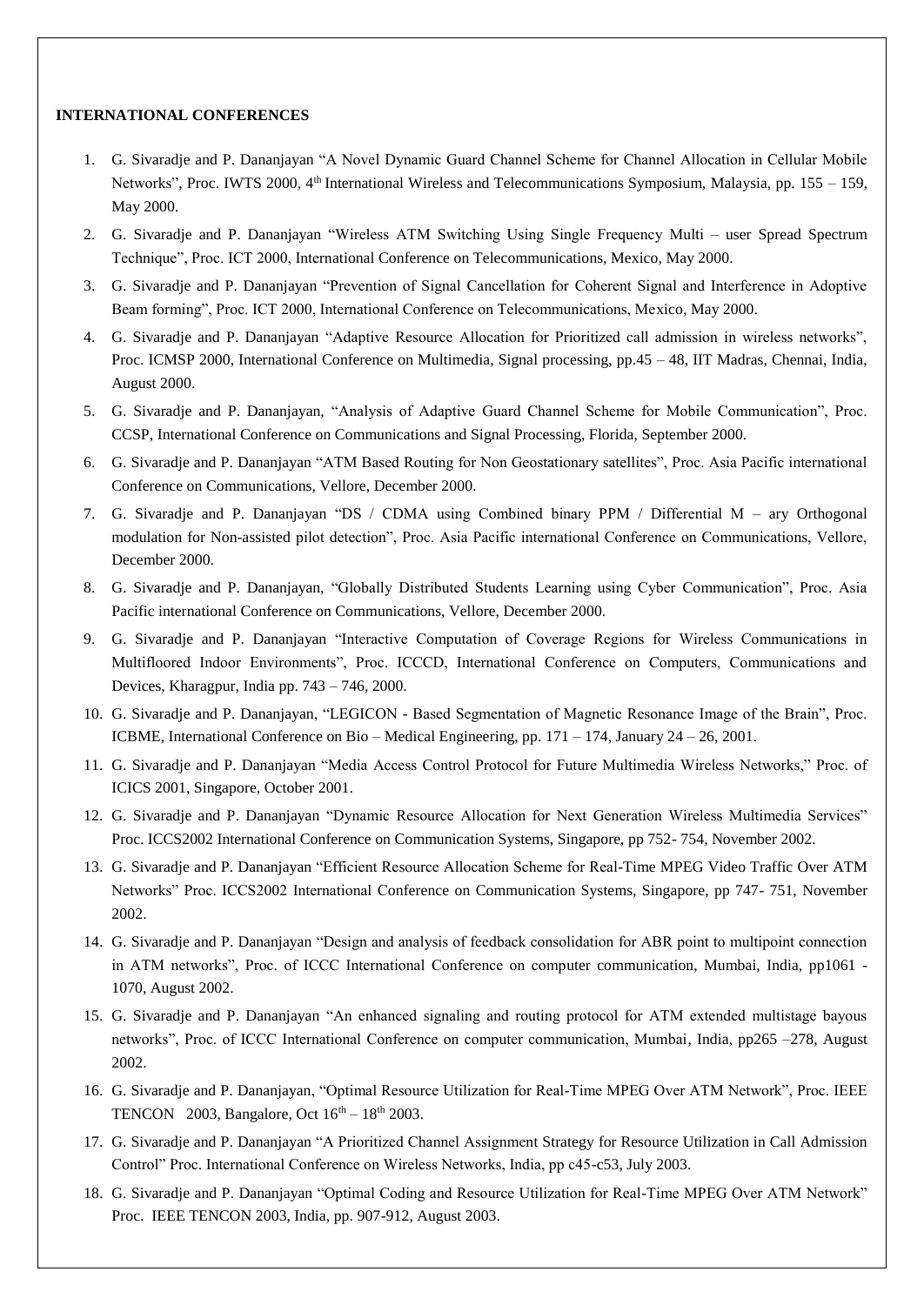- 19. G. Sivaradje and P. Dananjayan, "Adaptive Resource Allocation algorithm for wireless multimedia services" Proc. The 3<sup>rd</sup> International Conference on Electrical and Computer Engineering, Bangladesh, pp-291-294, December 2004.
- 20. G. Sivaradje and P. Dananjayan "A Bandwidth Efficient Resource Allocation Scheme For A Real-Time Wireless Video Transmission", Proc. The second International Conference on Advances in Mobile Multimedia, Indonesia, September 2004.
- 21. G. Sivaradje and P. Dananjayan "Dynamic Resource Prediction and Reservation Scheme For Mobile Multimedia Networks", Proc. The second International Conference on Advances in Mobile Multimedia, Indonesia, September 2004.
- 22. G. Sivaradje and P. Dananjayan "A Spectrally Overlaid Flexible Bandwidth Utilization Scheme For Cellular CDMA Systems" Proc. International Conference on Communications systems Singapore, September, 2004.
- 23. G. Sivaradje and P. Dananjayan "Efficient Bandwidth Utilization And QoS In Wireless Intelligent ATM Network For Multimedia Services" Proc. International Engineering Conference, Mutah University, Jordan, April 26-28, 2004.
- 24. G. Sivaradje and P. Dananjayan "Adaptive Resource Reservation Scheme for Heterogeneous Traffic In Cellular Mobile Networks" Proc. International Engineering Conference, Mutah University, Jordan, April 26-28, 2004.
- 25. G. Sivaradje and P. Dananjayan "Prioritized Bandwidth Allocation for VBR Traffic in Mobile Multimedia Networks" Proc. International Engineering Conference, Mutah University, Jordan, April 26-28, 2004.
- 26. G. Sivaradje and P. Dananjayan ,"Direction of Arrival Based Interference Reduction and Capacity Enhancement using Smart Antennas in CDMA Networks", Proc. XVIII URSI General Assembly 2005, New Delhi October 21-28, 2005.
- 27. G. Sivaradje and P. Dananjayan "Resource Management Strategy to Support Real Time Video across UMTS and WLAN Networks" Proc. Third International Conference on Advances in Mobile Multimedia, Indonesia, September 2005.
- 28. G. Sivaradje and P. Dananjayan, "Mobility Prediction Based Bandwidth Allocation Supporting Multilevel Degradable QoS" Proc. IEEE Malaysian International Conference on Communication, MICC 2005, Malaysia, Vol 1, 16-18 Nov. 2005.
- 29. G. Sivaradje and P. Dananjayan "A Prediction Based Flexible Channel Assignment in Wireless Networks Using Road Topology Information" Proc. Third International Conference on Advances in Mobile Multimedia, Malaysia, pp 107-118, September 2005.
- 30. G. Sivaradje and P. Dananjayan "Adaptive Resource Allocation scheme for Wireless Video Transmission" Proc. International Conference on Information Science, Technology and Management, India, July 2005.
- 31. I.Saravanan, G.Sivaradje and P.Dananjayan, "QoS provisioning for cellular/WLAN interworking" Proc. of IEEE International conference on Wireless and Optical Communication Networks, IEEE WOCN 2006, April 2006, Bangalore. (ISBN 1-4244-0340-5/06), Digital Object Identifier 10.1109/WOCN.2006.1666543.
- 32. R.Surender, G.Sivaradje and P.Dananjayan, "Dynamic Home Agent Assignment in WLNA with Cellular Networks", Proceedings of IEEE International Conference on Intelligent Agent & Multi-Agent Systems, July 22-24<sup>th</sup> 2009Chennai. IEEE Catalog Number: CFP0953H-DVD (ISBN: 978-1-4244-4711-4/09 ©2009 IEEE IAMA 2009).
- 33. K. Ayyappan, R. Surender, G. Sivaradje and P. Dananjayan, " Network Address Port Translation for Dynamic Home Agent Assignment, Second International Conference on Advances in Computer Vision and Information Technology (ACVIT-2009), 16-19<sup>th</sup> December 2009
- 34. K.Vijayalakshmi, G. Sivaradje and P. Dananjayan, "Performance Analysis of WLAN-Cdma2000 Internetworking", Proceedings of International conference on "Recent Advancements in Electrical sciences" (ICRAES'10)  $8<sup>th</sup>$  &  $9<sup>th</sup>$  January 2010.
- 35. R.Pushpavalli and G.Sivaradje "An intelligent post processing technique for image enhancement", International Conference on [Emerging Trends in VLSI, Embedded System, Nano Electronics and Telecommunication System](http://ieeexplore.ieee.org/xpl/mostRecentIssue.jsp?punumber=6490097)  [\(ICEVENT\), 2013](http://ieeexplore.ieee.org/xpl/mostRecentIssue.jsp?punumber=6490097) **(Published in IEEE)**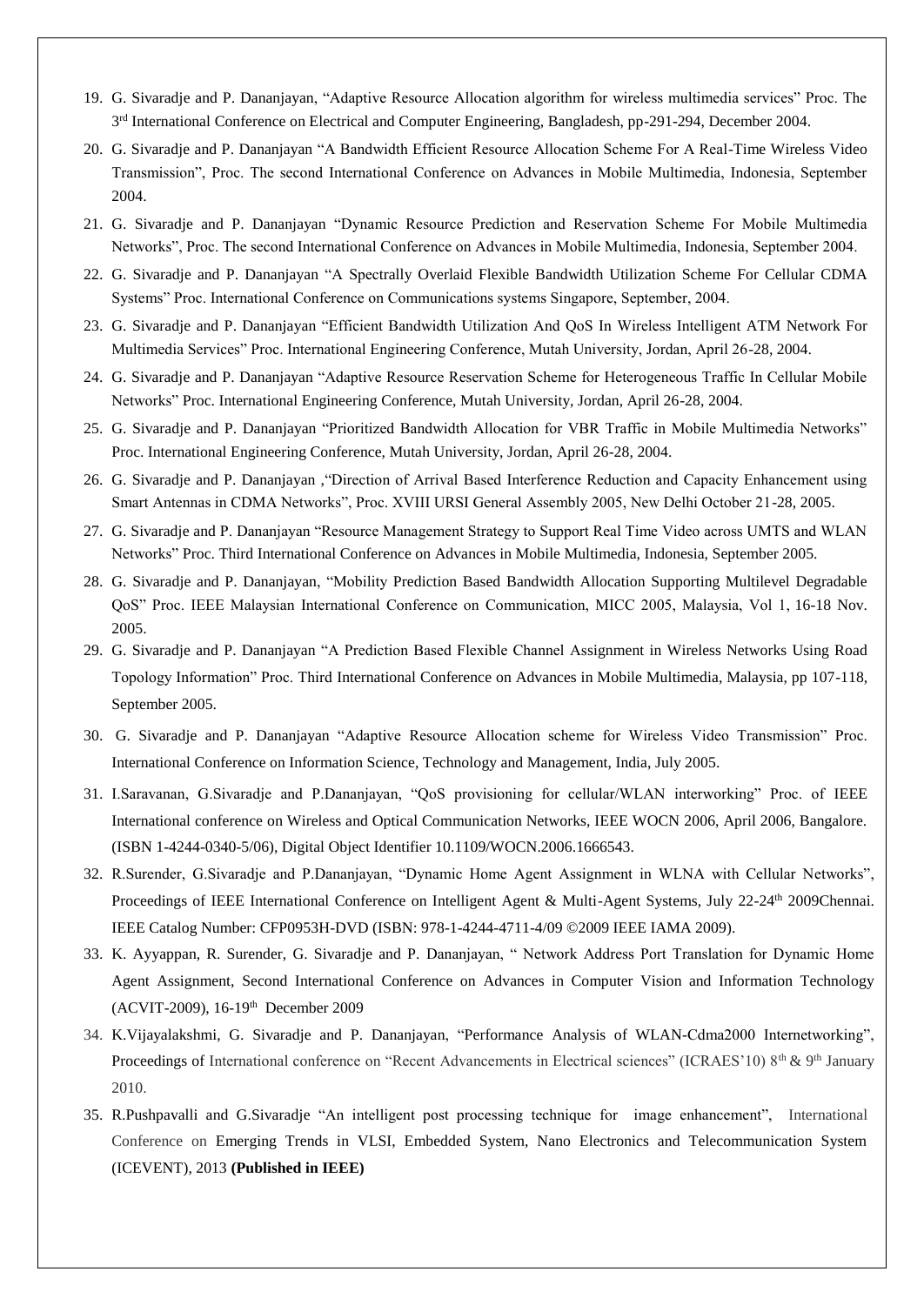- **36.** G. Vijayalakshmy and G. Sivaradje "WiMAX and WiFi convergence architecture to achieve QoS" proceedings of International conference on recent trends in Computing, Communication and. Information Technologies, VIT, India. Obcom, July 2012 **( Springer publication)**
- **37.** G.Vijayalakshmy and G.Sivaradje "WiMAX-UMTS converging Architecture with IMS signaling analysis to achieve QoS" Proceedings of International Conference on Communication and Computing and Security, NIT Rourkela, India, October 2012,**(Elsevier-Science direct publications)**
- 38. R.Tamijetchelvy and G.Sivaradje, " An Optimized Fast Vertical Handover Strategy for Heterogeneous Wireless Access Networks based on IEEE 802.21 Media Independent Handover Standard" IEEE – Fourth International Conference on Advanced Computing, ICoAC 2012, Anna University, Chennai, December 13-15, 2012. **(Published in IEEE)**
- 39. G.Vijayalakshmy and G.Sivaradje "*A QoS guaranteed Tight coupled WiMAX-3G-WLAN Convergence using IMS signaling analysis" Proceedings on IEEE* International Conference Computer Communication an Informatics, January 2013.

#### **NATIONAL CONFERENCES**

- 1. G. Sivaradje and P. Dananjayan "An Efficient CDMA Technique for Wireless ATM Switching," Proc. 31st Mid-Term Symposium on Emerging Wireless Communication Technologies and Systems, April 2000, India.
- 2. G. Sivaradje and P. Dananjayan "Optimized cell division and cost analysis of a multi-tier cellular communication network": Proc. 31st Mid-Term Symposium on "Emerging Wireless Communication Technologies and Systems", India, April 2000.
- 3. G. Sivaradje and P. Dananjayan "PC-PC Communication using Infrared link", Proc. National Seminar "Electronic-Advances and Trends", India, pp 44-46, JAN2000.
- 4. G. Sivaradje and P. Dananjayan "Wireless Transmission of ECG Signals", Proceedings of National Seminar "Electronic-Advances and Trends", India, pp 243-246, JAN2000.
- 5. G. Sivaradje and P. Dananjayan "The Comparative Response of TCP at Peak Rate with TCP over ATM-ABR Service", IETE-CSI Proc. Trends & Techniques in Information Technology, Gwalior, India, March 2001.
- 6. G.Sivaradje and P. Dananjayan "Group Randomly Addressed Polling Protocol for Broadband Communication," IETE-CSI Proc. Trends & Techniques in Information Technology, Gwalior, India, March 2001.
- 7. G. Sivaradje and P. Dananjayan "Neural Network Based Receiver for Mobile Communication," Proc. of National Conference on Communications-NCC2001, pp.71-74, IIT Kanpur, India, Jan 2001.
- 8. G. Sivaradje and P. Dananjayan "DS / CDMA using Combined Binary Pulse Position Modulation/Differential M-ary Orthogonal Modulation", Proc. National Conference on Communications-NCC 2001, pp. 3-7, India, Jan 2001.
- 9. G.Sivaradje and P. Dananjayan "Image segmentation Based on Colour Classification" Proc. National Conference on Document Analysis and Recognition (NCDAR2001), Mandya, pp 181-186, July 2001.
- 10. G. Sivaradje and P. Dananjayan "Design and implementation of Ultrasonic Mobility aid for Blind" Proc. IETE Conference on Information Technology for disabled", Chennai, pp-327-333, June 2001.
- 11. G.Sivaradje and P. Dananjayan "A Novel Modulation Format for Non-Pilot Aided Detection in Land Mobile Satellite Communications", Proc. National Seminar on Convergence of Technologies by 2010, India pp. 169-172, Jan 2001.
- 12. G. Sivaradje and P. Dananjayan "Influence of the handoff process on the channel holding time distribution for cellular systems" Proceedings of National Seminar on Convergence of Technologies by 2010, India, pp. 210-212, Jan 2001.
- 13. G. Sivaradje and P. Dananjayan , "Implementation of Intranet Electronic Mailing System" Proc National Seminar on Convergence of Technologies by 2010, India, Jan 2001.
- 14. G. Sivaradje and P. Dananjayan , "Performance Analysis of RM Cell Based Connection Splitting of ATM Networks," Proc. Eighth National Conference on Communications, IIT Mumbai, pp 175-179, Jan 2002.